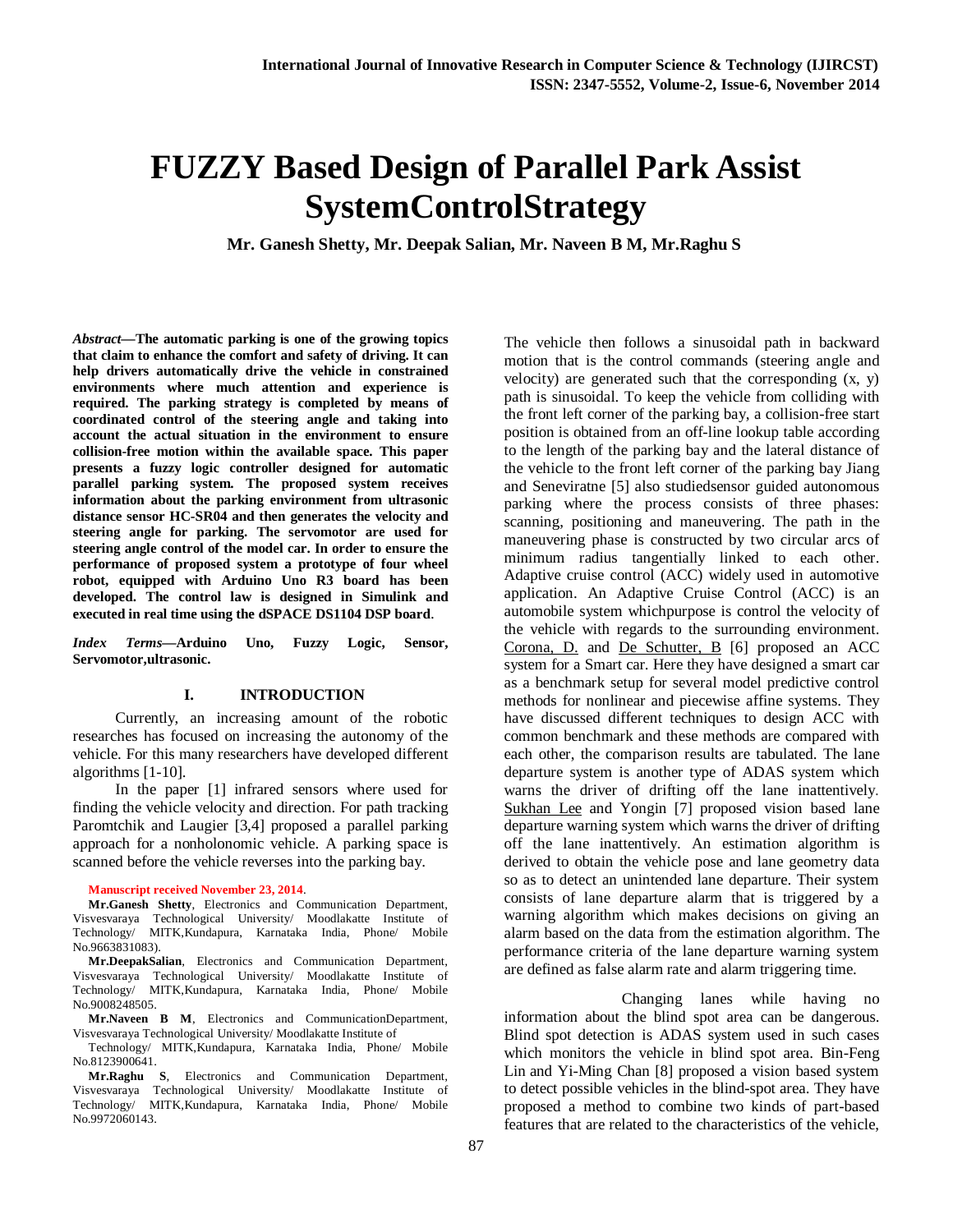and we build multiple models based on different viewpoints of a vehicle. The location information of each feature is incorporated to help construct the detector and estimate the reasonable position of the presence of the vehicle.

# **II. DESIGN METHODOLOGY**

In this section we have discussed the fundamentals of Parallel park assist system currently used in the industry. We have also briefly discussed about the different materials used for the design of the model car of our system.

#### **Fundamentals of Parallel Parking System**

In order to make driving task safer and more comfortable considerable resources are being directed to developing systems for communication, information handling and automatic controls. Traffic information, obstacle detection, in-vehicle warning systems, integrated telephones and motorist information are examples of systems available and under development. There has also been an increasing interest in automatic parallel parking. Parallel parking in narrow spaces is often considered a tedious and annoying task by many drivers. The situation has become even harder when visibility behind the vehicle has decreased because of aerodynamic design. Thus, there is a demand for systems that perform the parking maneuver automatically. The overview of parallel parking is shown in the figure 1.



**Figure 1: The Parallel Parking Process.**

#### **III. HARDWARE**

In this section we have discussed different types sensors, actuators and controller boards are used for our purpose.

# **Ultrasonic sensor (HC - SR04)**

The sensor utilized for parallel park assist system is ultrasonic distance sensor HC-SR04. Two HC-SR04 sensors are used reverse maneuvering and obstacles avoidance. These two sensors are located on the front and back of the model car. The model of the sensor is shown below figure 2



**Figure 2: Image of the sensor HC-SR04**

The principal of operation of the sensor are presented in Figure 3



# **Figure 3: Principal of operation of ultrasonic sensor.**

Ultrasonic ranging module HC - SR04 provides 2cm - 400cm non-contact measurement function, the ranging accuracy can reach to 3mm. The modules includes ultrasonic transmitters, receiver and control circuit.

Test distance  $=$ (high level time  $\times$  velocity of sound (340M/S) / 2.

This sensor is a transducer that operates with piezo ceramics as sound transmitter and receiver. During operation, a packet of sonic pulses is transmitted and the echo pulse is converted into voltage by the integrated controller of thesensor and the distance is computed from the echo time and the velocity of sound. The transmitted pulse duration and the decay time of the sonic transducer result in a blind zone in which the ultrasonic sensor cannot detect an object. During this time the receiver is disabled in order to prevent the self-excitation of the receiver by the generated sonic pulse instead of echo. The needed signal waveforms for interfacing this sensor are presented in Figure 4.



**Figure 4: Ultrasonic sensor interfacing waveforms.**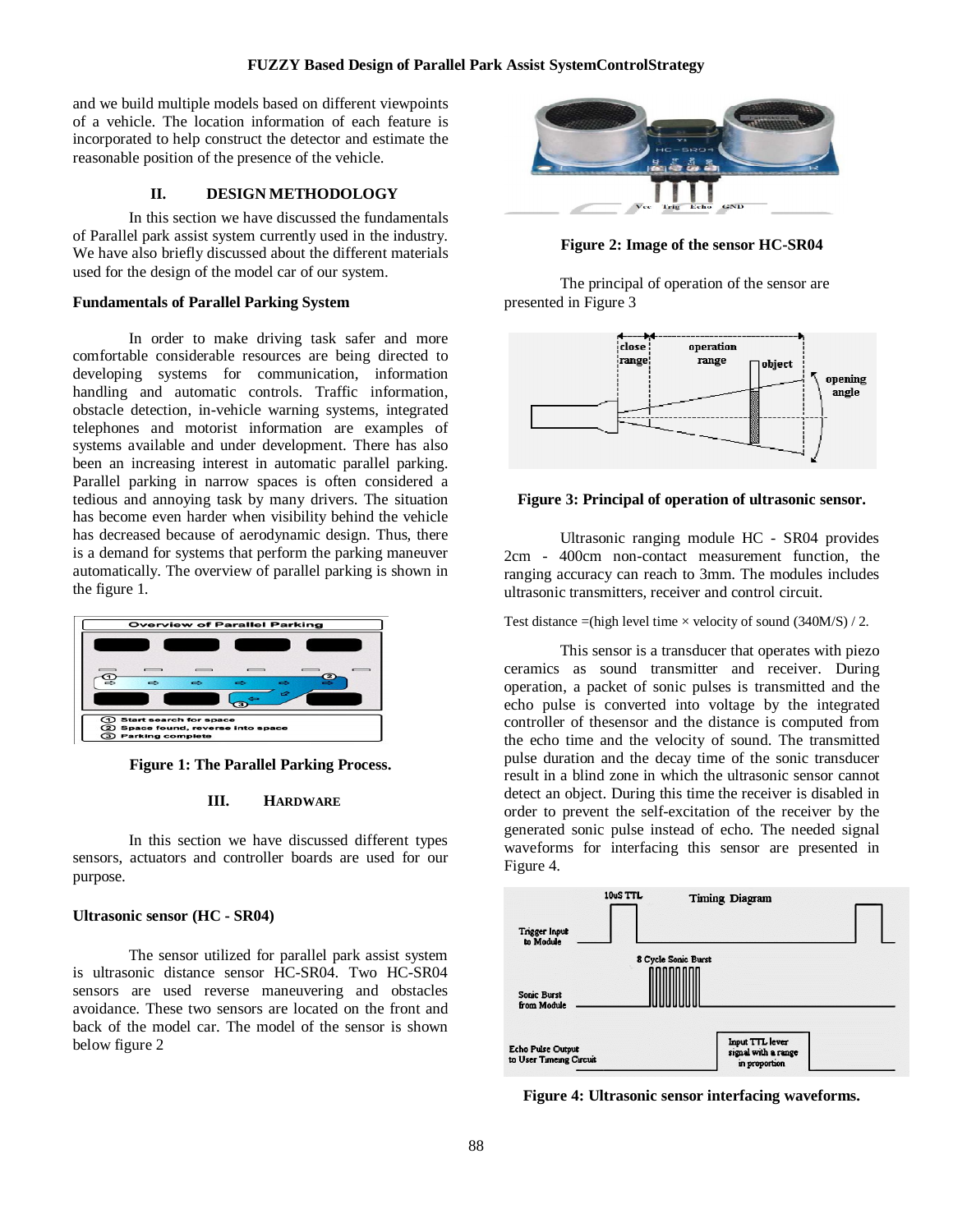Here we need to supply a short 10uS pulse to the trigger input to start the ranging, and then the module will send out an 8 cycle burst of ultrasound at 40 kHz and raise its echo. The Echo is a distance object that is pulse width and the range in proportion .You can calculate the range through the time interval between sending trigger signal and receiving echo signal. Formula:  $uS / 58$  = centimeters or  $uS$ / 148 =inch; or: the range = high level time  $*$  velocity  $(340M/S) / 2.$ 

# **dSPACE DS 1104 R&D Controller Board**

The DS1104 R&D Controller Board is a standard board that can be plugged into a PCI slot of a PC. The DS1104 is specifically designed for the development of high-speed multivariable digital controllers and real-time simulations in various fields. It is a complete real time control system based on a 603 PowerPC floating-point processor running at 250MHz. For advanced I/O purposes, the board includes a slave-DSP subsystem based on the TMS320F240DSP microcontroller. For purpose of rapid control prototyping, DAC, encoder interface 3.7.4, dSPACE's experiment software, provides all the functions to control, monitor and automate experiments and makes the development of controllers more effective. The graphical user interfaces to control manually the real time simulation. Many well-structured layouts enable the user to gain full control over the system. ControlDesk allows users to generate convenient, graphical user interfaces (layouts) with a great variety of control elements, from simple GUI elements (push-buttons, displays, radio buttons, etc.) to complex plotters You can configure all I/O graphically, insert the blocks into a Simulink block diagram, and



generate the model code via Real-Time Workshop minimum. The DS1104 controller board photograph is shown in figure 5.

**Figure 5: Photograph of DS 1104 controller board.**

# *Using Real-Time Interface*

With Real-Time Interface (RTI), you can easily run your function models on the DS1104 R&D Controller Board.

# *Stateflow*

**IV. SOFTWARE**

Stateflow is a graphical design and development tool for control and supervisory logic used in conjunction with Simulink. It provides clear, concise descriptions of complex system behavior using finite state machine theory, flow diagram notations, and state-transition diagrams all in the same Stateflow diagram.

Stateflow is a product that is part of Simulink. In Simulink, Stateflow blocks are referred to as Stateflow Chart blocks. The following diagram shows a simple Simulink model that has a Stateflow Chart block in it:



**Figure 6: The Stateflow example**.

# **Fuzzy control strategy**

Overall structure of the problem and its solution should be created before developing a fuzzy control strategy. The definition should be made as simply and clearly as possible. The detected space can be described as shown in Figure 8. The size of the rectangular space is defined as  $h_p \times l_p$ , and BK, FT and SE represent the "back", "front" and "side" of the space, respectively. The origin of the local coordinate system is chosen as the intersection of BK and SE. The reverse-motion maneuvering algorithm developed here corresponds to the parallel parking procedure of an experienced human driver.



**Figure 7: Maneuvering space and the local Coordinate system.**

The reverse maneuvering into the parking space requires a more complex fuzzy logic controller. As shown in Figure 8, the coordinate of the left rear corner of the vehicle in the local coordinate system is defined as  $(x_{a_i}, y_a)$ , and the coordinate of the right rear corner of the vehicle is defined as  $(x_{d_i}, y_d)$ . Two new variables,  $x_{a1}$  and $y_{d1}$ , are defined by  $x_{a1} = x_a/l_p$  and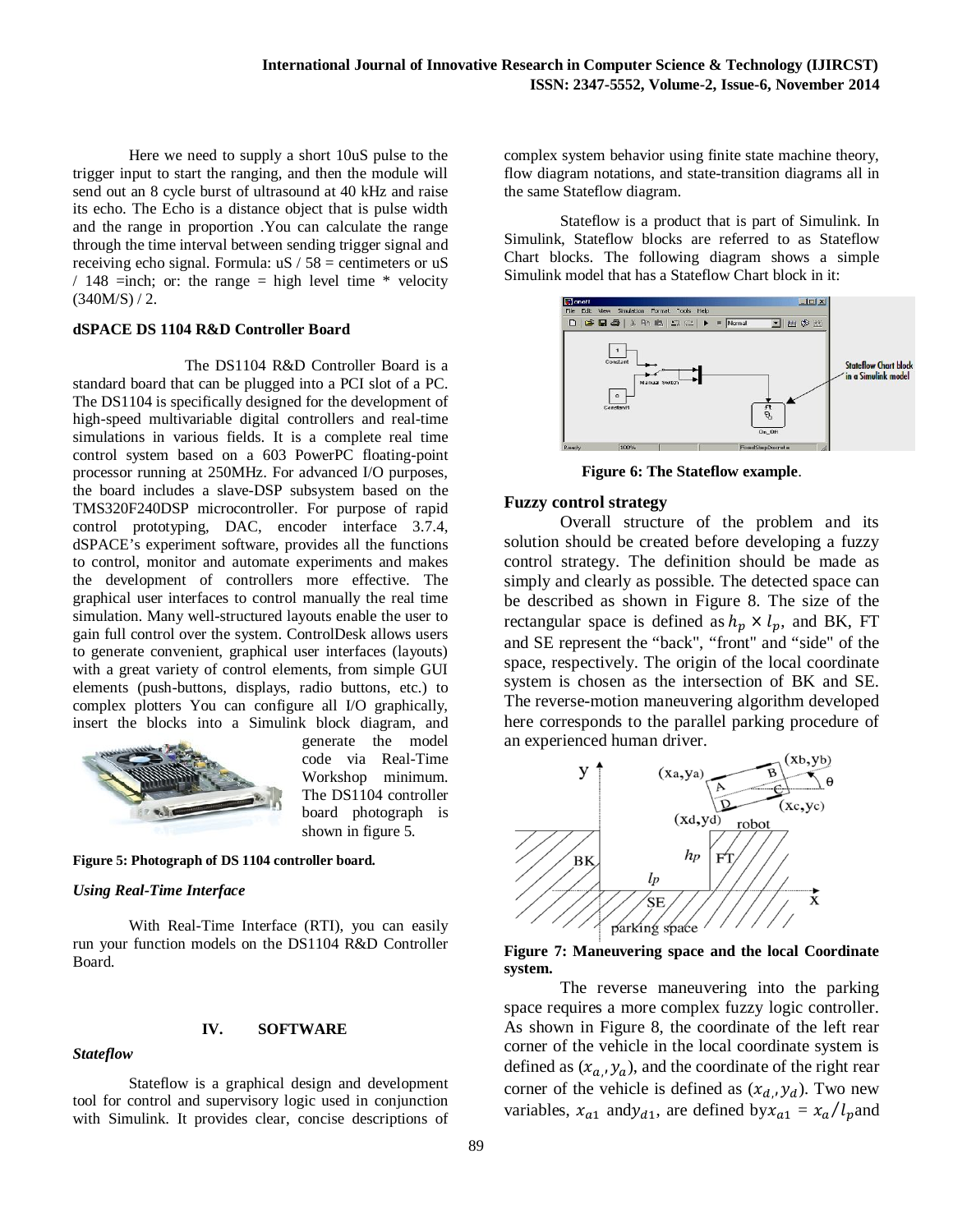$y_{d1} = h_p / l_p$ ; they represent the relative position of the rear of the vehicle with respect to the origin of the space. The fuzzy logic controller for this step has three inputs  $x_{a1}$ ,  $y_{d1}$  and the orientation angle  $\theta$ . The output is the steering angle ∅. Figures 9, 10, 11 and12 shows the utilized membership functions, where S, B, VB represent small, big and very big respectively. The three dimensional fuzzy rules are shown in Table 1 and its surface view in figure8.



**Figure 8: Surface view of Fuzzy rule base**

There are a total of 18 rules. Empty rules in Table 1 mean the corresponding combination of inputs is invalid (i.e., they imply that either the vehicle is moving away from the parking space or it has entered one of the shaded regions in Figure 7). The rationale behind several of the rules is presented here.

If  $\theta$  is negative and  $x_{a1}$  is small and  $y_{d1}$  is small, then ∅ is positive big, i.e., when the vehicle is very close to both of the boundaries, and its orientation angle is negative, the steering angleshould be a big positive number to make the orientation angle positive.

If  $\theta$  is zero and  $x_{a1}$  is very big and  $y_{d1}$  is very big, then  $\emptyset$  is zero, i.e., when the vehicle is parallel to the parking space, and the vehicle is outside the parking space, the vehicle should continue to reverse in the same direction.

If  $\theta$  is positive and  $x_{a1}$  is big and  $y_{d1}$  is big, then  $\phi$  is zero, i.e., when the vehicle is in the middle of the parking space, and the orientation angle is positive, the vehicle should keep the same steering angle.

Table 1: Fuzzy Rules for the Backing up Step

|              | $x_{a1} \backslash y_{d1}$ | S           | B  | <b>VB</b>       |
|--------------|----------------------------|-------------|----|-----------------|
|              | S                          | <b>PB</b>   | PB |                 |
| $\theta = N$ | B                          | PM          | PB | $\overline{PB}$ |
|              | <b>VB</b>                  |             |    | PM              |
|              | S                          | z           | z  |                 |
| $\theta = Z$ | в                          | Z           | PB | PB              |
|              | VB                         |             |    | z               |
|              | S                          | $_{\rm NB}$ | z  |                 |
| $\theta = P$ | B                          | <b>NM</b>   | Z  | <b>PM</b>       |
|              | VВ                         |             |    | NB              |



**Figure 9: Membership Functions for the Backing up (input xa1).**



**Figure 10: Membership Functions for the Backing up (input yd1).**



**Figure 11: Membership Functions for the Reverse Maneuver** (input $\theta$ ).



**Figure 12: Membership Functions for the Reverse Maneuver (output** ∅**).**

#### **V. DESIGN IMPLEMENTATION**

#### **Kinematics of the car**

Four wheeled front wheel steered car-like vehicle has complex kinematics. The route of the car is dependent on the steering angle, dimensions and speed of the car. Increasing speed increases the turning radius at a fixed steering angle for an under steer vehicle. This is due to the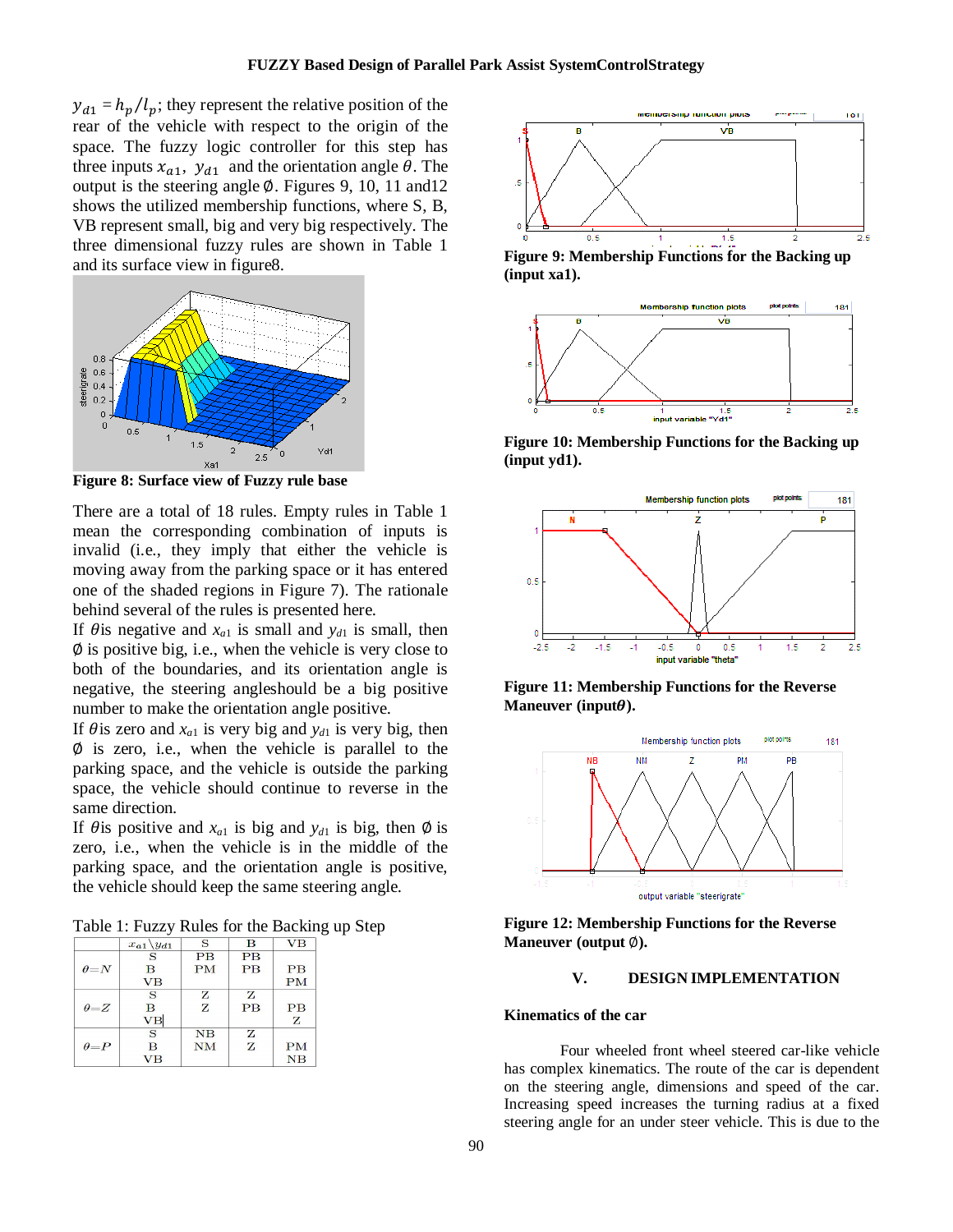slip of the front wheels that causes a force for turning the car body during the maneuvers. Parking action of a car occurs at low speeds, so the effect of the speed can be ignored for the estimation of the route of the car during parking maneuvers. This kind of an approach significantly decreases the complexity of the problem and governing equations of the kinematics of the car can be expressed using simple trigonometric relations**.** The kinematic model of the car is shown below in the figure 13.



**Figure 13: Kinematic model of the car.**

Consider a kinematic model of the CLMR shown in Figure 13 where the rear wheels are fixed parallel to car body and allowed to roll or spin but not slip. The front wheels can turn to left or right, but the left and right front wheels must be parallel. All the corresponding parameters of the CLMR depicted in Figure 8 are defined as follows.

 $(x_f, y_f)$  = position of the front wheel center of CLMR;  $(x_r, y_r)$  = position of the rear wheel center of CLMR;  $\Phi$  = orientation of the steering-wheels with respect to the frame of CLMR;

 $\Theta$  = angle between vehicle frame orientation and X-axis;

l = wheel-base of CLMR;

Ο = center of curvature;

 $r =$  distance from point O to point  $(x_f, y_f)$ ;

 $k =$  curvature of the fifth-order polynomial.

The rear wheel is always tangent to the orientation of the vehicle. The no-slipping condition mentioned previously requires that the CLMR travels in the direction of its wheels. Thus, we have,

$$
\dot{y}_r \cos \theta + \dot{x}_r \sin \theta = 0 \tag{1}
$$

This is the so-called nonholonomic constraint. The front of the CLMR is fixed relative to the rear, thus the coordinate  $(x_r, y_r)$  is related to  $(x_f, y_f)$ .

$$
x_r = x_f - l\cos\theta
$$
  
\n
$$
y_r = y_f - l\sin\theta
$$
 (2)

Thus, differentiating (2) with respect to time gives,

$$
\begin{aligned}\n\dot{x}_r &= \dot{x}_f - \dot{\theta} l \sin \theta \\
\dot{y}_r &= \dot{y}_f - \dot{\theta} l \cos \theta\n\end{aligned} \tag{3}
$$

Substituting Equations (3) to (1), we can get,

$$
\dot{x}_f \sin \theta - \dot{y}_f \cos \theta + \dot{\theta}l = 0 \tag{4}
$$

From Figure. 8, we have,

$$
\dot{x}_f = v \cdot \cos(\theta + \varphi) \n\dot{y}_f = v \cdot \sin(\theta + \varphi)
$$
\n(5)

Substituting equations (5) to (4), we can derive,

$$
\dot{\theta} = v \cdot \frac{\sin \varphi}{l} \tag{6}
$$

Equations (5) and (6) are the kinematic equations of CLMR with respect to the axle center of the front wheels. We rewrite them in the following:

$$
\dot{x}_f = v \cos(\theta + \varphi) \n\dot{y}_f = v \sin(\theta + \varphi) \n\dot{\theta} = v \cdot \frac{\sin \varphi}{l}
$$
\n(7)

Equations (7) are used to generate the next forward state position of the vehicle when the present states and control input are given. Following these equations describing the motion kinematics, we can easily obtain the kinematic equations of the vehicle motion described by the position of the front wheel center  $(x_r, y_r)$ , then we can apply equation (3) to (7), the kinematics of CLMR with respect to the axle center of the rear wheels will be described as,

$$
\dot{x}_r = v \cdot \cos \theta \cos \varphi
$$
  
\n
$$
\dot{y}_r = v \cdot \sin \theta \cos \varphi
$$
  
\n
$$
\dot{\theta} = v \cdot \frac{\sin \varphi}{l}
$$
 (8)

Equations (8) are used to generate the next backward state position of the vehicle when the present state and control input are given. By referring the above kinetic model car is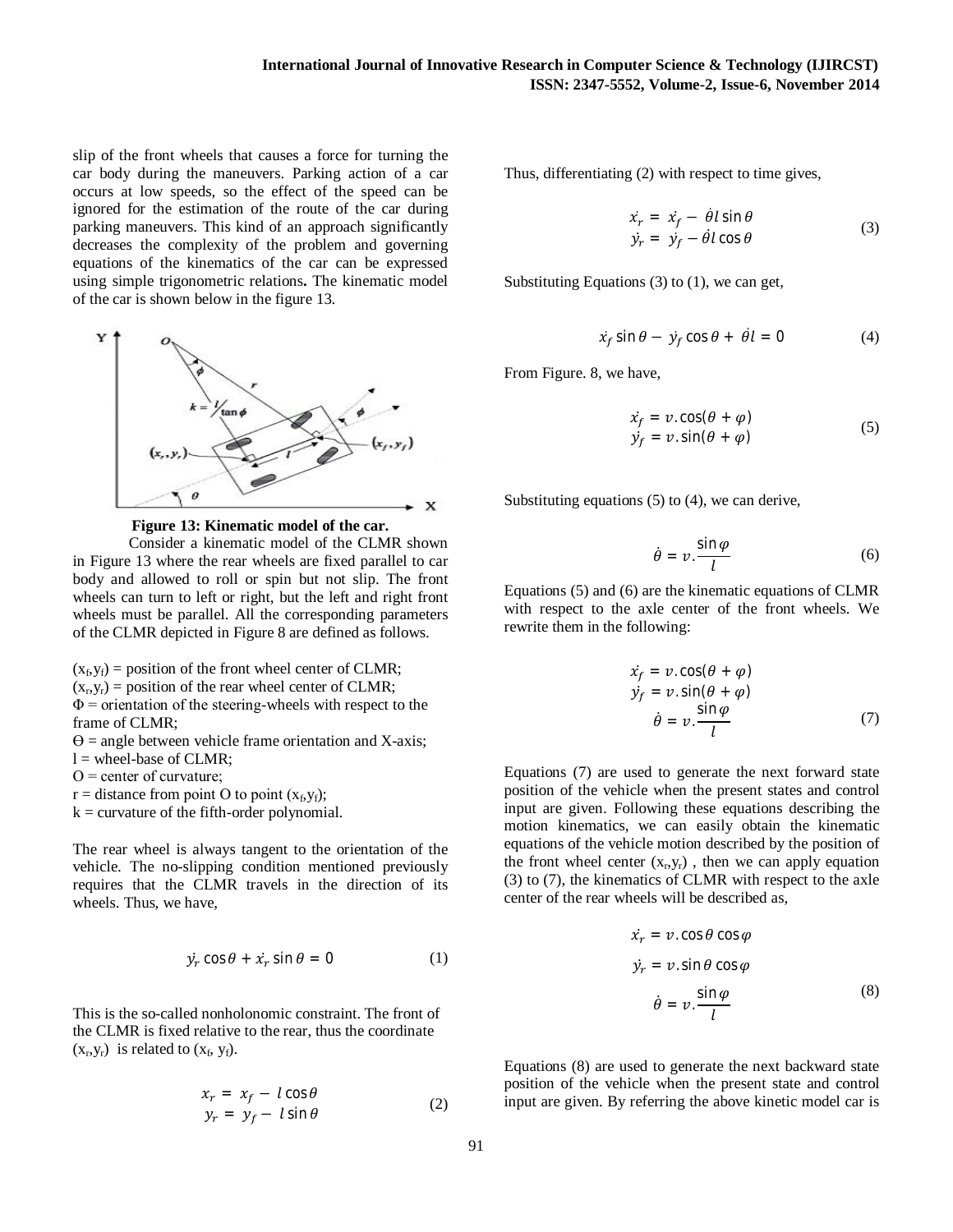designed. The model car is tested for the park assist by sing both DS1104 controller board and Arduino Uno R3.

# **Block Diagram of the system**

In the process of identification of parking space the sensor plays major role. The block diagram shows the detail process of parallel parking. It starts with sensor positioning to the vehicle. Normally distance sensors are fixed in right side of the prototype of the model car for parking space measurement and the other distance sensors are placed in front and rear bumpers for reverse maneuvering and obstacle avoidance. Then the suitable signal conditioning circuit will be used for sensor output acquisition and analysis on the MATLAB/Simulink environment. After the analysis of right sensor's output variable d (measured space), the decision making process (compare d=2L, where L is the length of the vehicle) will takes place in the same stage. It gives the identification of the parking space along with the size specification. In the meantime it gives the position and orientation of the vehicle. The obtained sensor data and previous stage analyzed output will be given to state machine to reverse the car into the space. State machine acquires the information from front and back sensor as a variables  $S_f$  and  $S_b$  and generates a target steering-wheel turning command ϴ. The same state machine is used to control the traction of the vehicle by using H Bridge L293dne. The finally output is analyzed for different initial position.

Block diagram of the Parallel Park Assist System is shown in figure 14.



**Figure 14: Block diagram of the system.**

**Flow chart of the system**

First model car is placed in the initial position. The model car searches whether there is enough parking place. If parking place is not available model car stops there only. If there is enough parking place then it adjusts its orientation according to the state flow logic. Then model car reverses the parking area and it will check the back distance sensor for the threshold. When back sensor value is 2 cm threshold then model car changes its steering angle as well as direction. While going forward model car checks front distance sensor value for the threshold, when the front sensor values is 2 cm threshold model car stops there itself. The final position is reached depending on the front sensor value which we discussed in simulation results. The complete flow chart of our Parallel Park Assist System is shown in the figure 15.

# **VI. SIMULATION RESULTS**

The experimental set up to test the proposed algorithm consists of model car which is controlled by DC servo motor for steering angle control and geared DC motor for traction control system and the distance sensors to complete the parking process. All these components are modeled in MATLAB/Simulink platform. The Servo motor and DC motor are controlled by PWM signals and these signals are generated in MATLAB/Simulink environment. Simulation is tested for two cases they are,

- 1. Parking space is available.
- 2. Parking space is not available.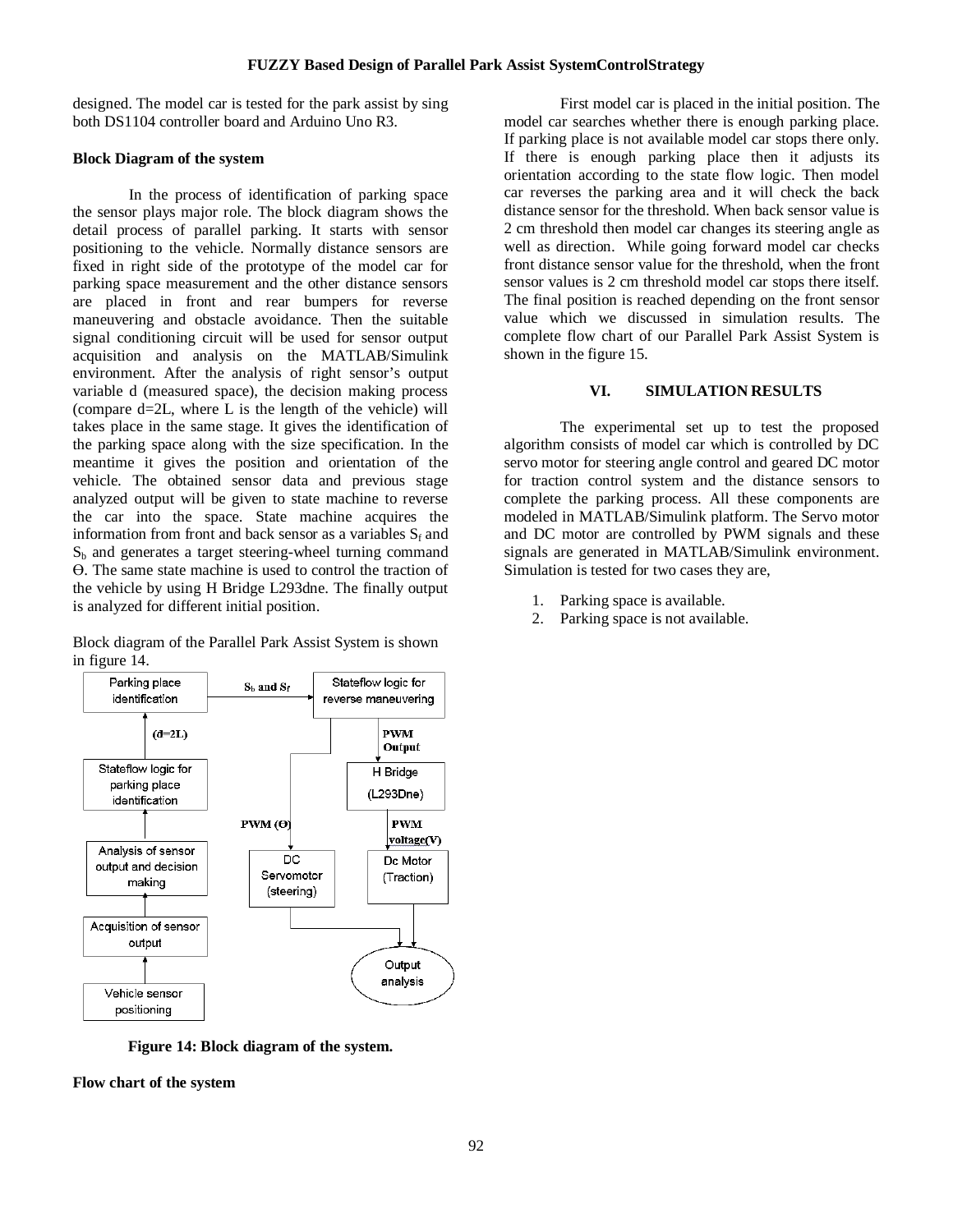

**Figure 15 Flowchart of the complete system.**

#### **Parking space is available**

When there is enough parking space, model car detects the space and completes parallel parking procedure. Figure 16 shows the PWM signals for both Servo motor and DC motor. Simulation result also shows the measured space through the right sensor. Whenever PWM signal inputs the motor corresponding motor will be actuated depending on the Stateflow logic of the MATLAB. While reversing at the end model car changes its motion depending on the back sensor value and also while forwarding at the end it will stop depending on front sensor value as shown in figure 16. The snapshot of the model car is shown below in figure 17 when it completes parking procedure successfully. The figure also shows the final position of the model car after finishing the parking procedure successfully.



**Figure 16: PWM Signal for the Servo and DC motor when space is available.**



**Figure 17: position of the model car after parking when space is available.**

In the above figure two boxes are used to model the dummy cars. These boxes are labeled as dummy car 1 and dummy car 2. We have also used pad to model the wall of the parking bay which is labeled as wall. The figure shows final position and orientation of the model after finishing the parallel parking.

The model car calculates the parking space using stateflow logic, if the measured space is not enough then it stops there itself. Figure 18 shows the simulation result when there is no enough space. From the figure measured space is 10 inches which is less than two tomes the length (20 inches) of the model car. To stop the car all the PWM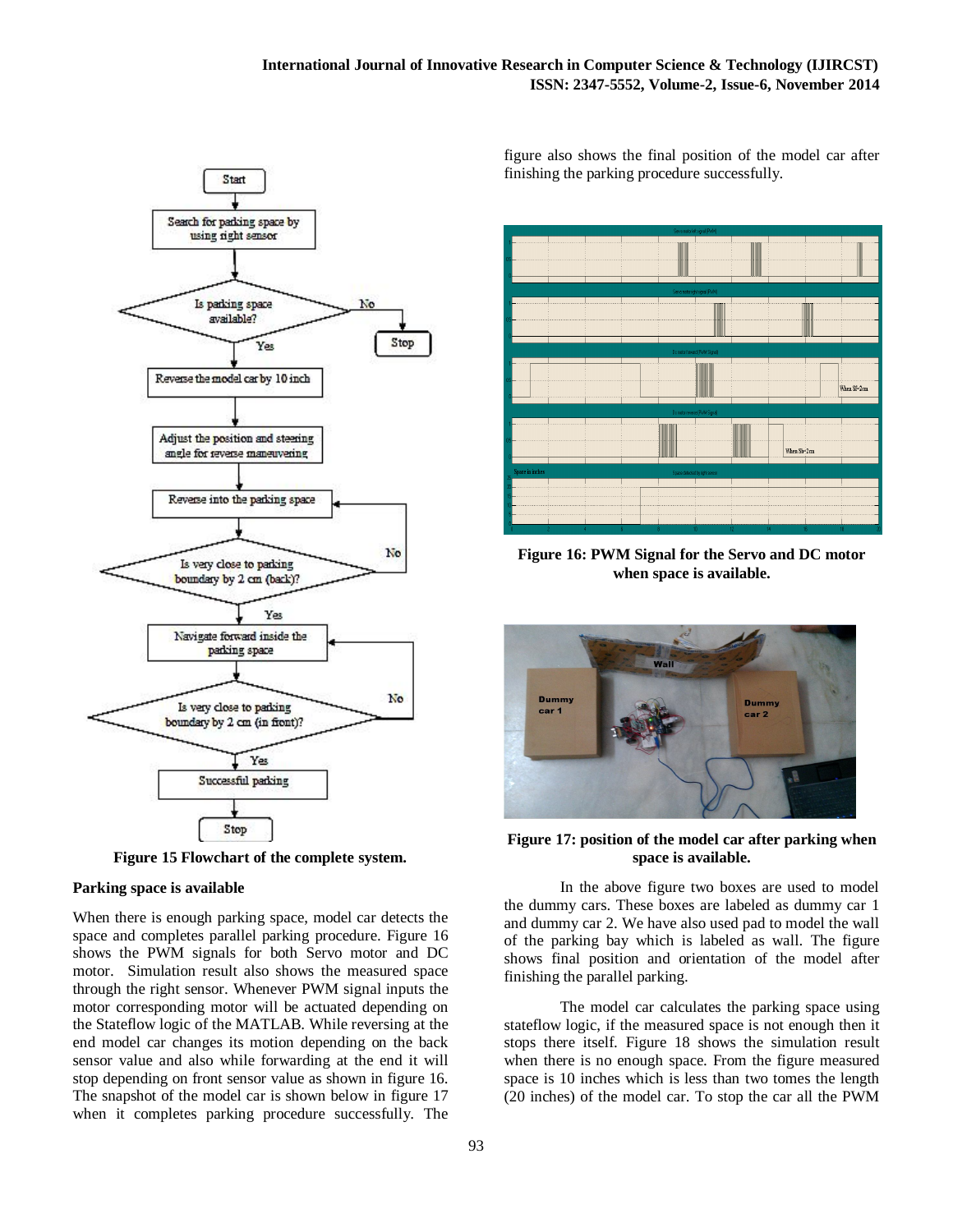signals generated by stateflow logic is zero as shown in Figure 18.

The position of the model car is shown below in figure 19 when there is no enough parking place. The final position of the car if there is no enough parking space is shown in the figure.





**Figure 18: PWM Signal for the Servo and DC motor when space is not available.**



**Figure 19: position of the model car when there is no enough parking space.**

The path of the model car is also traced in the MATLAB environment as shown in figure 20.





The simulated results are verified successfully in both the boards.

# **VII. CONCLUSION:**

The work done in the previous section is satisfactory with the results obtained during the simulation. Technology have been implemented for the prototype model in a better manner and simulated with variety of the parameters. Electro-mechanical assemblies for front and rear alignments and dealing with small voltages and currents were challenging. The DS1104 R and D controller board from dSPACE shows good performance for the Park Assist System. Arduino Uno an onboard microcontroller was the heart of implemented module and it showed the best performance by giving the better results with high accuracy and time delay. Utilization of ultrasonic sensors and H-bridge was very challenging and finally which have been done it successfully.

#### **VIII. FUTURE WORK:**

Major scope for the future is to go with real time and for real four wheel vehicles with BLDC motors, characteristically described as follows…

- 1. Random parking space selection
- 2. Inclusion of neural network in addition to fuzzy logic.
- 3. Time saving methodologies.
- 4. Higher end implementation with enhanced motors.
- 5. Improvement in steering angle.
- 6. Artificial intelligence.

7. With use of more ultrasonic sensors we can improve the efficiency.

8. Use of vision based system for parking place identification will minimize the parking space measurement error.

#### **REFERENCE**

[1] AhmeedHechri, anisLadgham, FaycalHamdaoui and AbdellatifMtibaa "*Design of Fuzzy Logic Controller for Autonomous parking of Mobile Robot"* in IJSTA volume 5 December 2011.

[2] Yanan Zhao and Emmanuel G. Collins *"Fuzzy Logic Control of Autonomous Vehicles forParallel Parking Maneuver"* in Us army research Laboratory sponsored conference US.

[3] Igor E.Paromtchick and Christian Laugier "*Autonomous Parallel Parking of Nonholonomic Vehic*le" INRIA Rhone-alpes.

[4] Aye AyeNwe, WaiPhyo Aung and Yin Mon Myint, "*Software Implementation of Obstacle Detection and Avoidance System for*